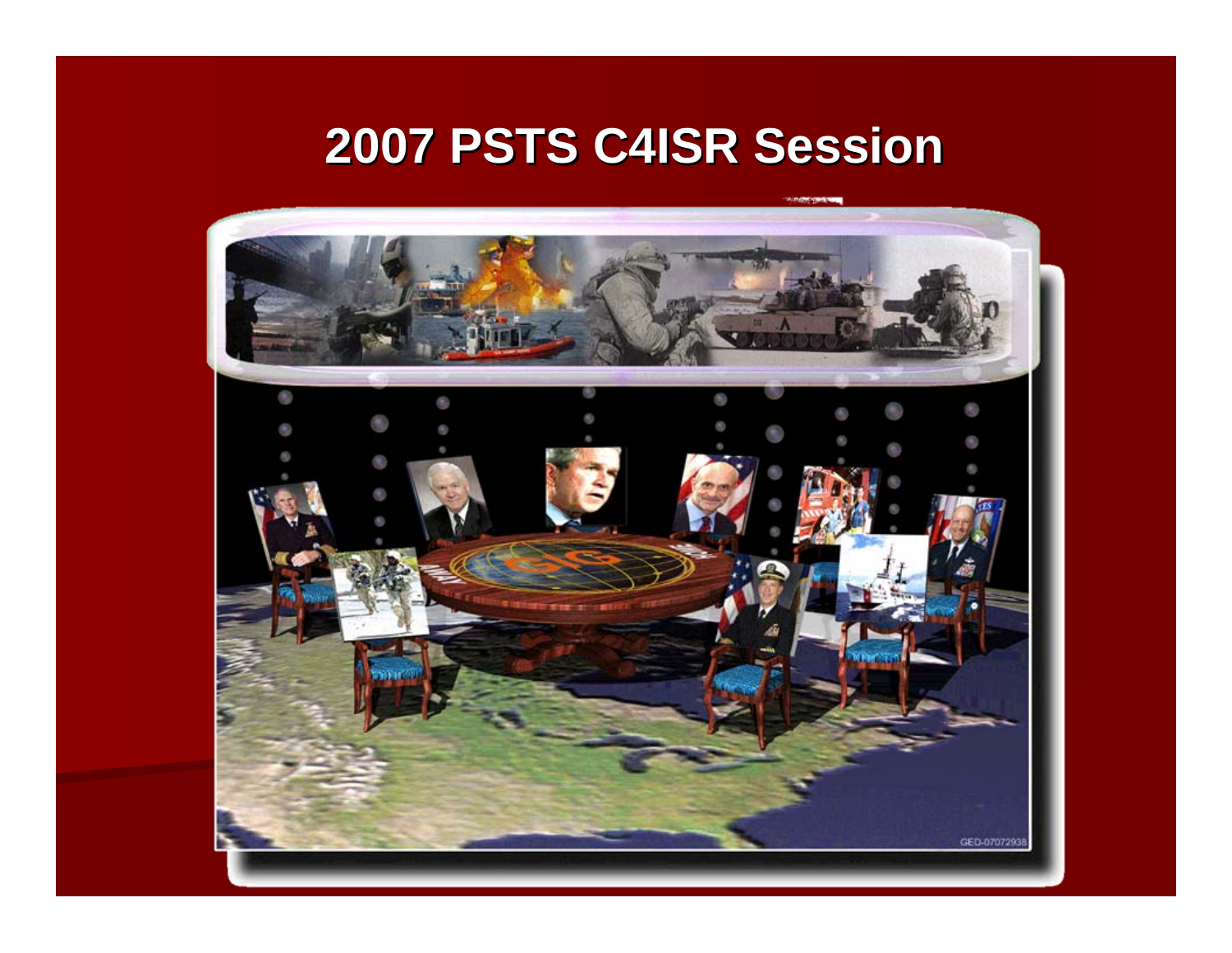## **DoD Net-Centric Enterprise Canonical Challenges Canonical Challenges**



**Homeland Security/Intelligence Community/ Coalitions/Allies/NGOs/OGOs/Legacy C2 Systems**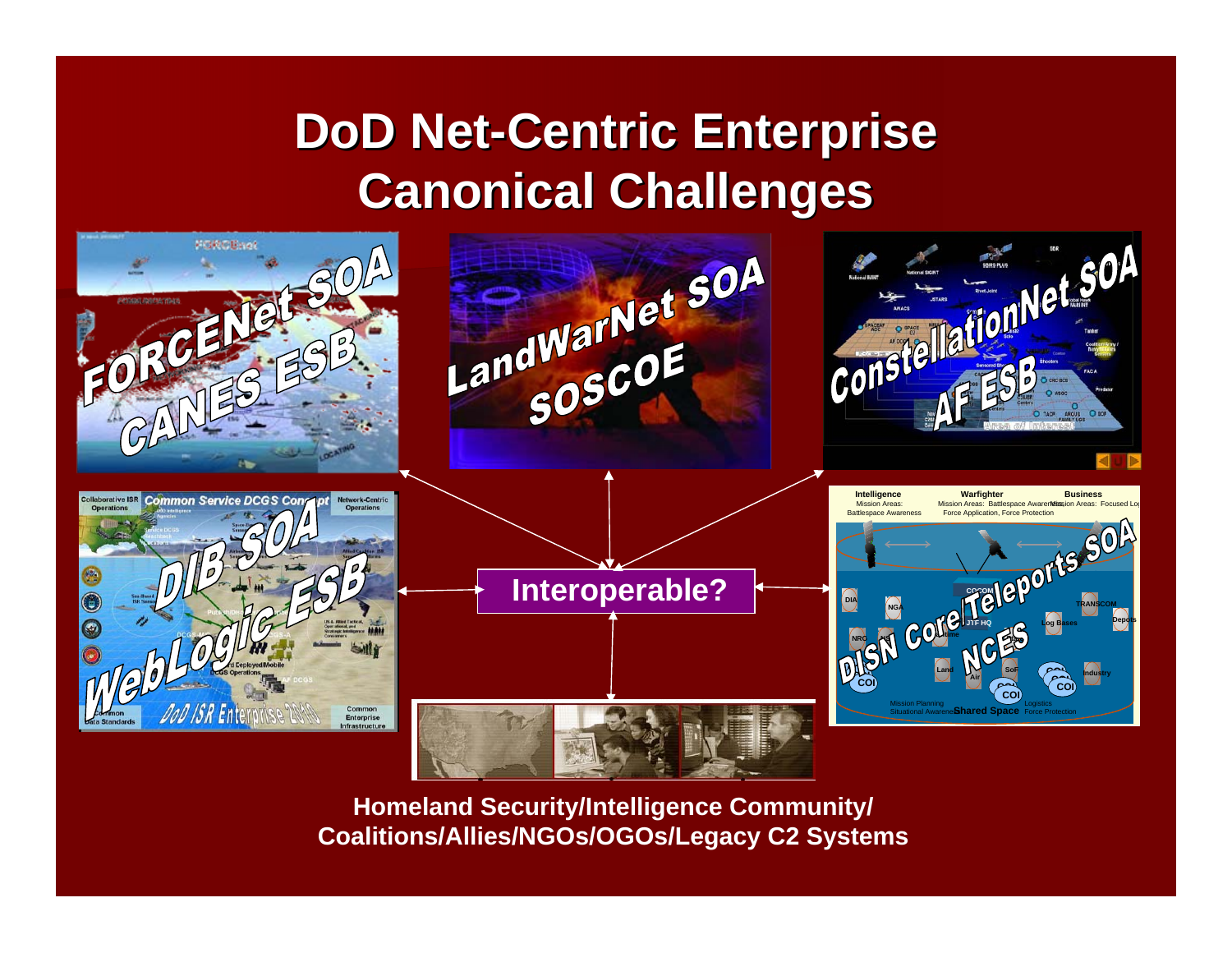## **DoD Net-Centric Enterprise Canonical Challenges Canonical Challenges**



**Intelligence Warfighter Business applications' and 'mission services' to meet applications' and 'mission services' to meet warfighing warfighing 1. Rational design of each DoD Rational design of each DoD SOA's 'service 'service-based requirements requirements**



**Homeland Security/Intelligence Community/ Coalitions/Allies/NGOs/OGOs/Legacy C2 Systems**